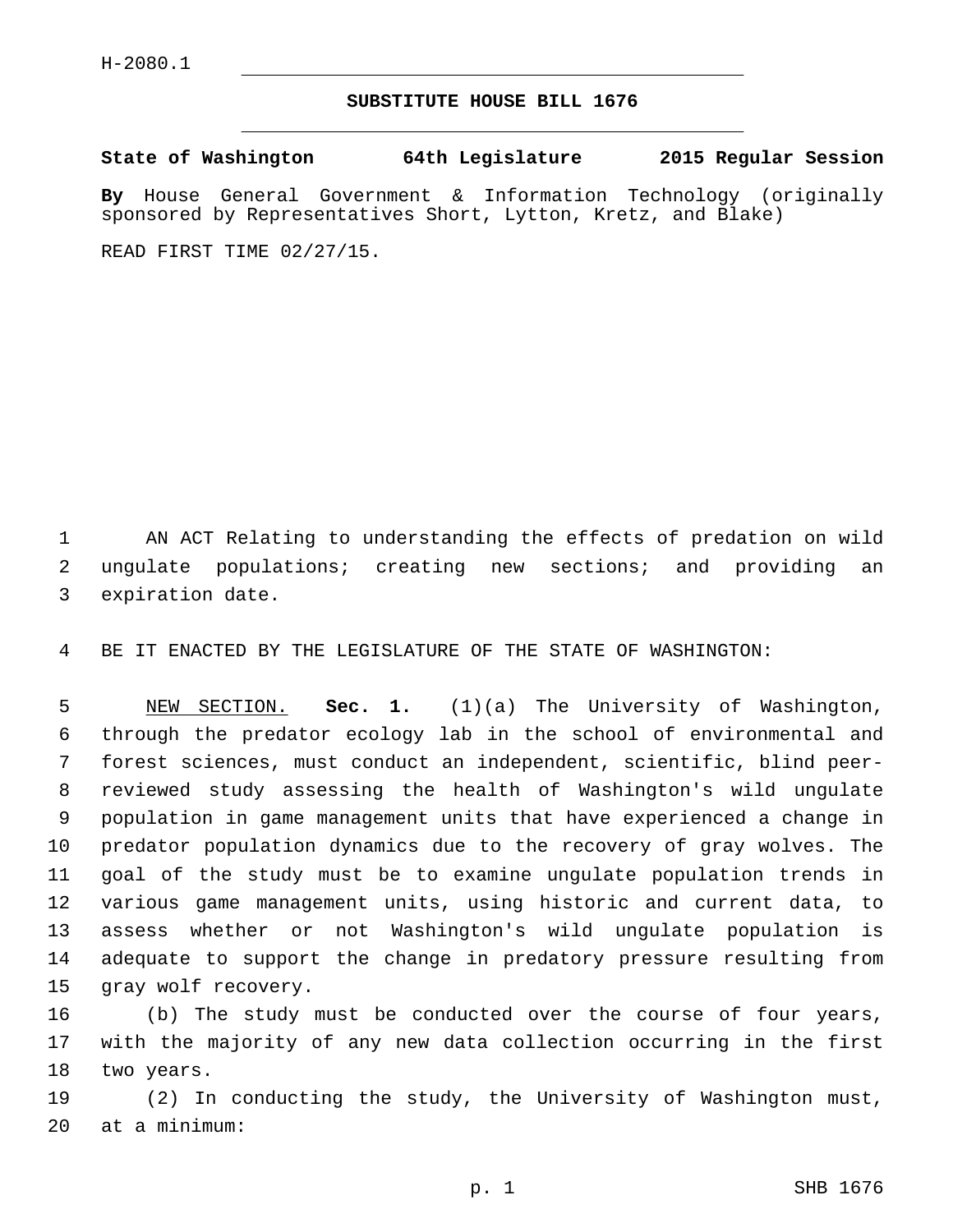(a) Compare ungulate population trends in at least two game management units where gray wolves are not currently present with ungulate population trends in at least two game management units supporting gray wolf populations;4

 (b) Consider all predation pressure on wild ungulates and the composition of predator species populations in various game management units, not just the predation caused by gray wolves; and

 (c) Include in the scope of the study the traditional off- reservation hunting grounds of the Colville confederated tribes, 10 commonly known as the North Half.

 (3) The study required by this section must be submitted to independent blind peer review by qualified professionals who do not have a financial relationship with the department of fish and wildlife or any other conflicts of interest. As part of the peer- review process, the University of Washington must solicit review from the appropriate game management agencies in the states of Idaho and Montana and the Canadian province of British Columbia.

 (4) The University of Washington must regularly give status updates during the course of the study required under this section to the wolf advisory group maintained by the department of fish and 21 wildlife.

 (5)(a) The results of the study required under this section must be presented to the legislature by the University of Washington, consistent with RCW 43.01.036, by October 31, 2018. The University of Washington must also present an interim report to the legislature by October 21, 2016, that includes a description of the research completed and a proposed work plan for the second two years of the 28 study, including estimated costs.

 (b) The department of fish and wildlife must also present to the legislature any proposed changes to ungulate or predator population management informed by the results of the study required in this section to maximize stability in wild ungulate populations and to minimize predation on domestic ungulate species such as cows, sheep, goats, and horses. This report must be provided to the legislature, consistent with RCW 43.01.036, no later than January 2, 2019.

 (6) The University of Washington is prohibited from retaining greater than fifteen percent of any funding provided to implement this section for administrative overhead or other deductions not directly associated with conducting the research required by this 40 section.